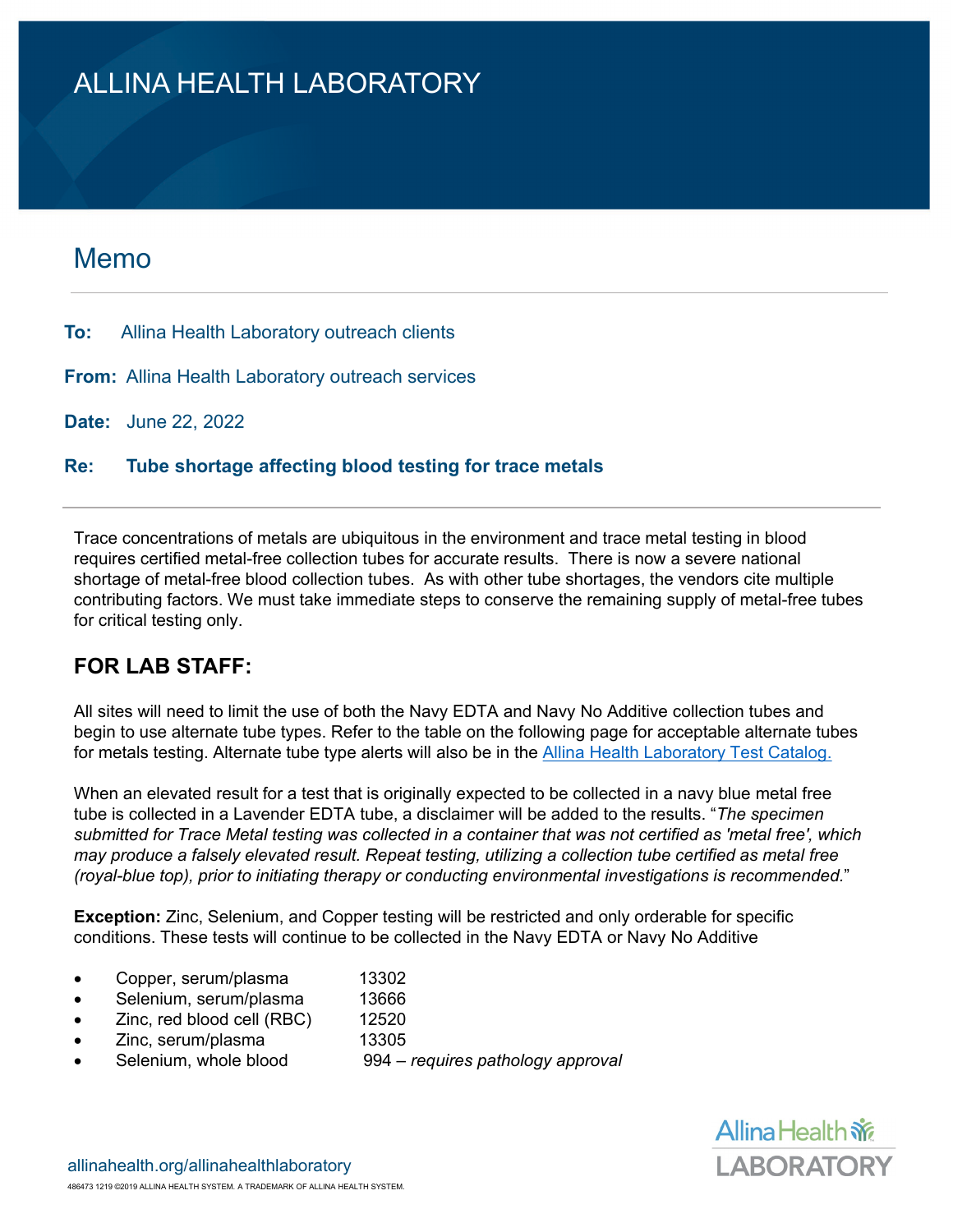Note that the blood collection tube supply continues to be an evolving situation, and sites may be asked to use different tubes again depending on available inventory.

#### **To Do:**

- 1. If you get a blood collection label with a tube type of Navy No Additive or Navy EDTA, collect an alternate tube type if indicated in the chart below.
- 2. Continue to collect zinc, selenium and copper in Navy top tubes.<br>3. If a provider receives an elevated result with the disclaimer to dra
- If a provider receives an elevated result with the disclaimer to draw confirmatory testing in a navy metal free tube, they will order the testing with an order level comment of "need confirmatory testing for elevated result – must draw in a navy metal free tube.
- 4. Tan K2EDTA tubes:
	- a. Central supply will be sending out Tan K2EDTA tubes to our affiliate sites to use for collection of Lead, venous blood assay based on test utilization for each site. All other clients should order tan tubes only as needed.
	- b. Order of Draw: Collect after Lavender EDTA and before Gray sodium fluoride

| Test name                           | Test # | <b>Alternative tube type</b> |
|-------------------------------------|--------|------------------------------|
| Aluminum, serum or plasma           | 994    | Lavender EDTA                |
| Antimony, blood                     | 994    | Lavender EDTA                |
| Arsenic, blood                      | 2556   | Lavender EDTA                |
| Barium, blood                       | 12519  | Lavender EDTA                |
| Bismuth, whole blood                | 994    | Lavender EDTA                |
| Cadmium                             | 1636   | Lavender EDTA                |
| Chromium, plasma                    | 994    | Lavender EDTA                |
| Chromium, serum/plasma              | 12463  | Lavender EDTA                |
| Chromium, whole blood               | 12464  | Lavender EDTA                |
| Cobalt, serum                       | 2562   | Lavender EDTA                |
| Cobalt, whole blood                 | 12518  | Lavender EDTA                |
| Fluoride serum/plasma               | 994    | Lavender EDTA                |
| Iodine serum/plasma                 | 994    | Lavender EDTA                |
| Lead, venous                        | 13306  | Tan K2EDTA                   |
| Manganese plasma                    | 13360  | Lavender EDTA                |
| Mercury, blood                      | 13312  | Lavender EDTA                |
| Metal panel (As, Cd, Hg, Pb) blood  | 13309  | Lavender EDTA                |
| Methyl bromide as metabolite, blood | 994    | Lavender EDTA                |
| Nickel, blood                       | 2578   | Lavender EDTA                |
| Thallium, serum or plasma           | 994    | Lavender EDTA                |
| Titanium, serum or plasma           | 994    | Lavender EDTA                |
| Zinc protoporphyrin                 | 13303  | Lavender EDTA                |
|                                     |        |                              |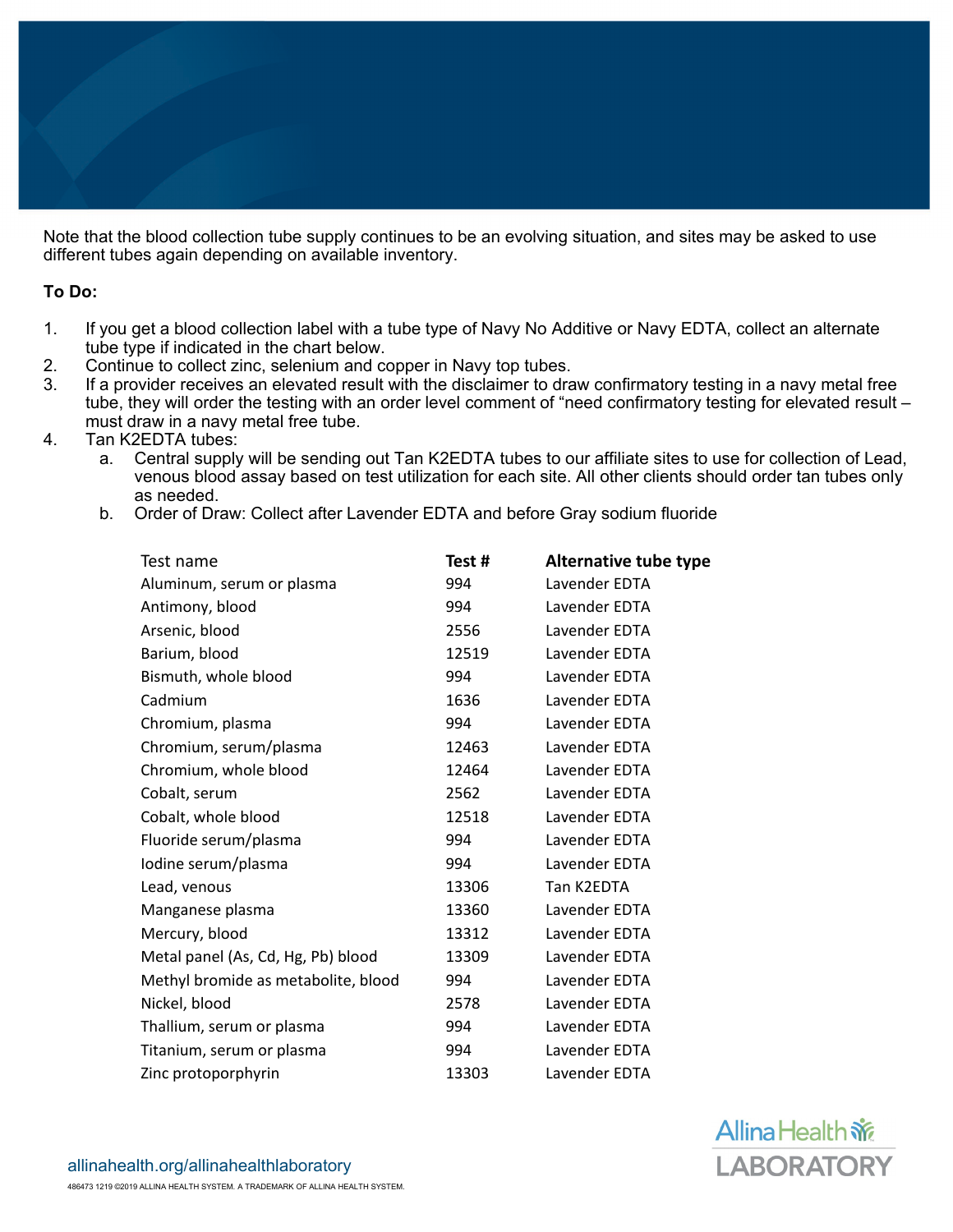# **Tube shortage affecting blood testing for trace metals**

## *Information for providers*

Trace concentrations of metals are ubiquitous in the environment and trace metal testing in blood requires certified metal-free collection tubes for accurate results. There is now a severe national shortage of metal-free blood collection tubes. As with other tube shortages, the vendors cite multiple contributing factors.

We must take immediate steps to conserve the remaining supply of metal-free tubes for critical testing only. *Please defer non-critical trace metal testing for three months.* The conservation strategy for critical testing depends on the clinical indication.

#### **Testing for deficiency of essential trace metals (Zinc, Copper, Selenium):**

- 1. Over 90% of all trace metal testing at Allina is ordered to evaluate for deficiency of Zn, Cu, or Se. A metal-free tube is essential for deficiency testing.
- 2. To conserve scarce metal-free tubes, all future orders for Zn, Cu, and Selenium with an expected collection date prior to October 2022 should be cancelled
- 3. New orders for Zn, Cu, and Se should be deferred for three months unless the patient has specific indications

**Lead (Pb) testing:** Not affected at this time. We were able to source an alternate collection tube that is certified for Pb testing only.

#### **Testing for toxic trace metals other than Pb:** (As, Hg, Cd, Co, Cr, Al, etc.)

- 1. Blood will be collected in non-metal-free tubes.
- 2. If the test result is above the reference range, you will see this disclaimer with the result stating: "*The specimen submitted for Trace Metal testing was collected in a container that was not certified as 'metal free', which may produce a falsely elevated result. Repeat testing, utilizing a collection tube certified as metal free (royal-blue top), prior to initiating therapy or conducting environmental investigations is recommended.*"
- 3. If you get an elevated result with the disclaimer:
	- a. Place an order for a confirmatory test with the comment "need confirmatory testing for elevated result must draw in a navy metal free tube".
	- b. Contact the lab to ensure that the lab has the appropriate Navy EDTA or Navy No Additive tube for confirmation testing.